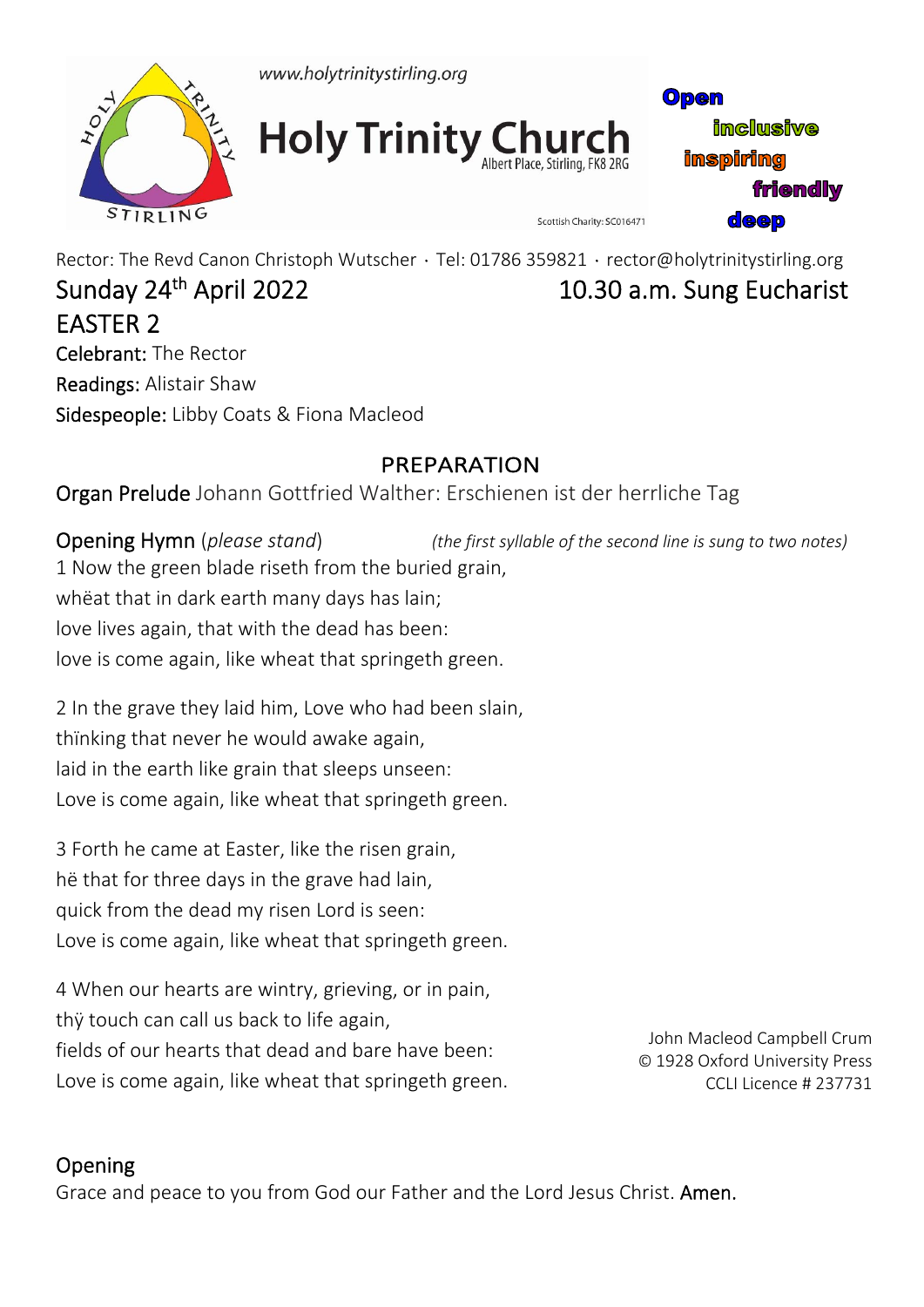#### Collect for Purity

Almighty God, to whom all hearts are open, all desires known, and from whom no secrets are hidden: cleanse the thoughts of our hearts by the inspiration of your Holy Spirit, that we may perfectly love you, and worthily magnify your holy name; through Christ our Lord. Amen.

#### Confession and Absolution

God is love and we are God's children, there is no room for fear in love. We love because God loved us first. Let us confess our sins in penitence and faith.

*Silence*

God our Father, we confess to you and to our fellow members in the Body of Christ that we have sinned in thought, word and deed, and in what we have failed to do. We are truly sorry. Forgive us our sins, and deliver us from the power of evil. For the sake of your Son who died for us, Jesus Christ, our Lord.

God, who is both power and love, forgive us and free us from our sins, heal and strengthen us by the Holy Spirit and raise us to new life in Christ our Lord. Amen.

#### Gloria Kilcreggan Mass (*see separate music sheet*) (*please stand*)

*Glory to God, to God in the highest, and peace to his people on earth. Lord God, heavenly King, almighty God and Father, we worship you, we give you thanks, we praise you for your glory, we worship you, we give you thanks, we praise you for your glory. Glory to God, to God in the highest, and peace to his people on earth. Glory to God, to God in the highest, and peace to his people on earth. Lord Jesus Christ, only Son of the Father, Lord God, Lamb of God, you take away the sin of the world: have mercy on us, you are seated at the right hand of the Father: receive our prayer, receive our prayer. For you alone are the Holy One, you alone are the Lord, you alone are the Most High, Jesus Christ, you alone are the Most High Jesus Christ, with the Holy Spirit, in the glory of God, of God the Father. Amen, Amen.*

# **Collect**

Almighty God: in your great goodness, grant that we, as pilgrims through the Easter mysteries, may hold them fast in our lives; through Jesus Christ, our Lord, who lives and reigns with you, in the unity of the Holy Spirit, one God, world without end. Amen.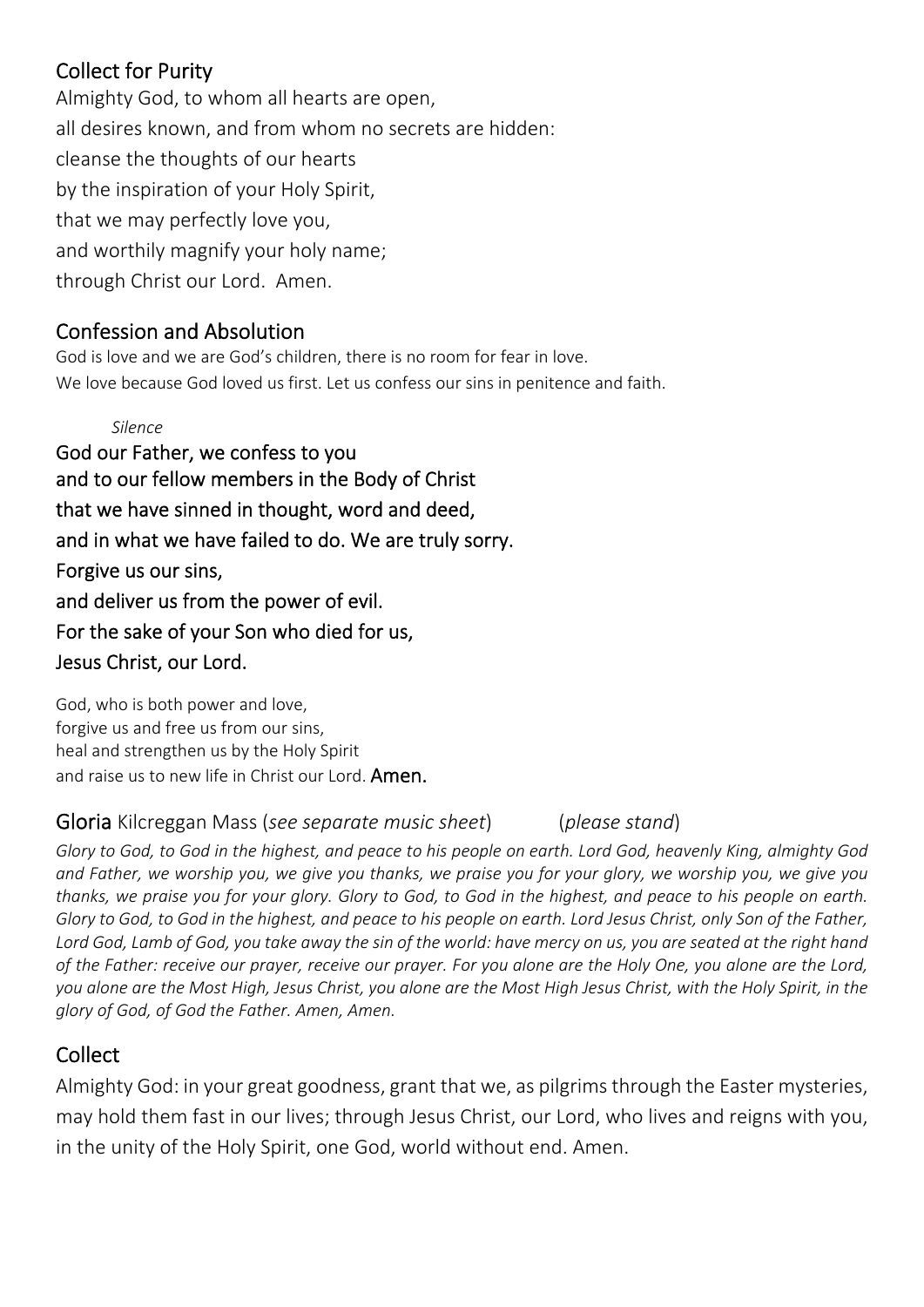# THE LITURGY OF THE WORD

#### First Reading: Acts 5.27‐32 (*please sit*)

The temple police and their captain brought the apostles and had them stand before the council. The high priest questioned them, 28 saying, 'We gave you strict orders not to teach in this name, yet here you have filled Jerusalem with your teaching and you are determined to bring this man's blood on us.' <sup>29</sup> But Peter and the apostles answered, 'We must obey God rather than any human authority. <sup>30</sup> The God of our ancestors raised up Jesus, whom you had killed by hanging him on a tree. 31 God exalted him at his right hand as Leader and Saviour, so that he might give repentance to Israel and forgiveness of sins. 32 And we are witnesses to these things, and so is the Holy Spirit whom God has given to those who obey him.'

# Psalm 150 (*please join in saying the text in bold, pausing shortly at the \*asterisk*) *Refrain:* Praise God in his holy temple.

Hallelujah! Praise God in his holy temple;\* praise him in the firmament of his power.

## Praise him for his mighty acts;\* praise him for his excellent greatness.

Praise him with the blast of the ram's‐horn;\* praise him with lyre and harp.

# Praise him with timbrel and dance;\* praise him with strings and pipe.

Praise him with resounding cymbals;\* praise him with loud‐clanging cymbals.

#### Let everything that has breath\* praise the Lord. Hallelujah!

#### *Refrain:* Praise God in his holy temple.

#### Second Reading: Revelation 1.4‐8

John to the seven churches that are in Asia: Grace to you and peace from him who is and who was and who is to come, and from the seven spirits who are before his throne, <sup>5</sup> and from Jesus Christ, the faithful witness, the firstborn of the dead, and the ruler of the kings of the earth. To him who loves us and freed us from our sins by his blood, <sup>6</sup> and made us to be a kingdom, priests serving his God and Father, to him be glory and dominion for ever and ever. Amen. <sup>7</sup> Look! He is coming with the clouds; every eye will see him, even those who pierced him; and on his account all the tribes of the earth will wail. So it is to be. Amen. <sup>8</sup> 'I am the Alpha and the Omega', says the Lord God, who is and who was and who is to come, the Almighty.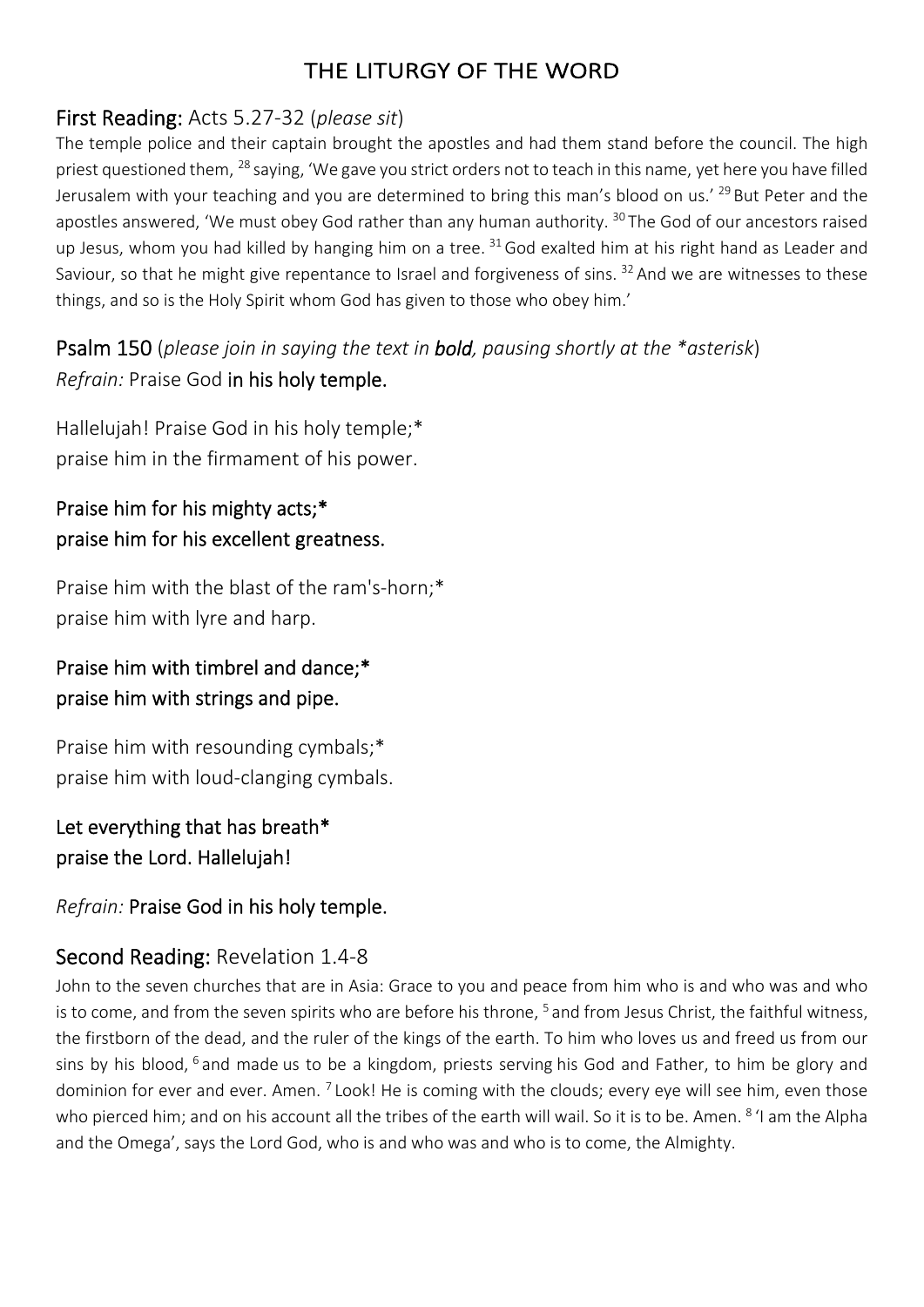

Bernadette Farrell © 1988,1991 Oregon Catholic Press OneLicense # A‐632863

#### Gospel: John 20.19‐31 (*please stand*) *When it is announced:* Glory to Christ our Saviour.

When it was evening on that day, the first day of the week, and the doors of the house where the disciples had met were locked for fear of the Jews, Jesus came and stood among them and said, 'Peace be with you.' 20 After he said this, he showed them his hands and his side. Then the disciples rejoiced when they saw the Lord. <sup>21</sup> Jesus said to them again, 'Peace be with you. As the Father has sent me, so I send you.' <sup>22</sup> When he had said this, he breathed on them and said to them, 'Receive the Holy Spirit. 23 If you forgive the sins of any, they are forgiven them; if you retain the sins of any, they are retained.<sup>' 24</sup> But Thomas (who was called the Twin), one of the twelve, was not with them when Jesus came. <sup>25</sup> So the other disciples told him, 'We have seen the Lord.' But he said to them, 'Unless I see the mark of the nails in his hands, and put my finger in the mark of the nails and my hand in his side, I will not believe.<sup>' 26</sup> A week later his disciples were again in the house, and Thomas was with them. Although the doors were shut, Jesus came and stood among them and said, 'Peace be with you.' <sup>27</sup> Then he said to Thomas, 'Put your finger here and see my hands. Reach out your hand and put it in my side. Do not doubt but believe.' <sup>28</sup> Thomas answered him, 'My Lord and my God!' <sup>29</sup> Jesus said to him, 'Have you believed because you have seen me? Blessed are those who have not seen and yet have come to believe.<sup>' 30</sup> Now Jesus did many other signs in the presence of his disciples, which are not written in this book. <sup>31</sup> But these are written so that you may come to believe that Jesus is the Messiah, the Son of God, and that through believing you may have life in his name.

Give thanks to the Lord for this glorious Gospel. Praise to Christ our Lord.

#### Sermon: The Revd Val Nellist

#### Nicene Creed (*please stand*)

We believe in one God, the Father, the almighty, maker of heaven and earth, of all that is, seen and unseen. We believe in one Lord, Jesus Christ, the only Son of God, eternally begotten of the Father, God from God, Light from Light, true God from true God, begotten, not made, of one substance with the Father. Through him all things were made. For us and for our salvation he came down from heaven; by the power of the Holy Spirit he became incarnate of the Virgin Mary, and was made human.

For our sake he was crucified under Pontius Pilate; he suffered death and was buried.

On the third day he rose again in accordance with the Scriptures;

he ascended into heaven and is seated at the right hand of the Father.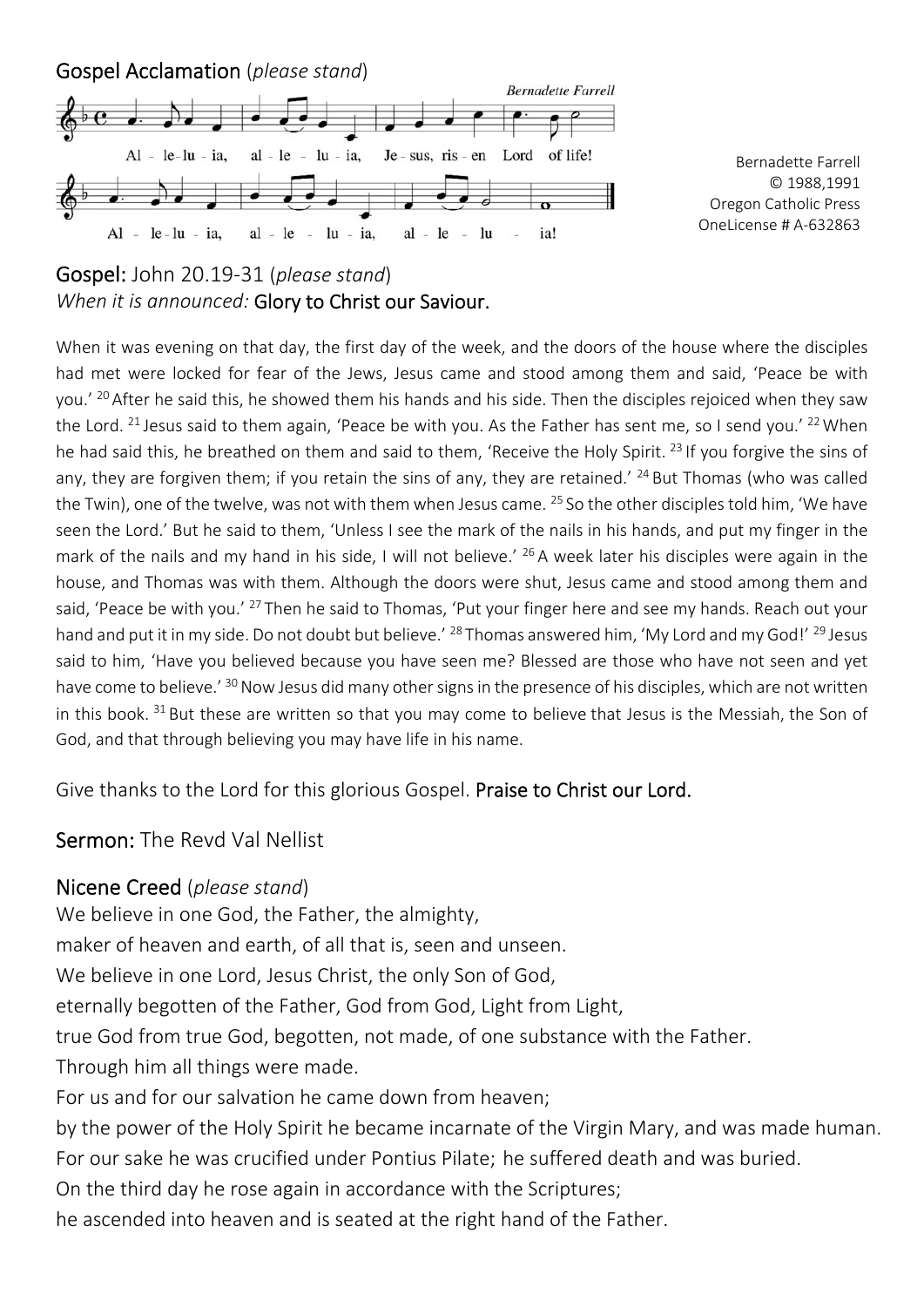He will come again in glory to judge the living and the dead, and his kingdom will have no end. We believe in the Holy Spirit, the Lord, the giver of life, who proceeds from the Father. With the Father and the Son, he is worshipped and glorified.

He has spoken through the Prophets. We believe in one holy catholic and apostolic Church. We acknowledge one baptism for the forgiveness of sins. We look for the resurrection of the dead.

and the life of the world to come. Amen. (*please sit*)

#### Intercessions led by Cate Watson

The Peace (*please stand*) We meet in Christ's name. Let us share his peace.

#### THE LITURGY OF THE SACRAMENT

#### Offertory Hymn (*please stand*)

1 Bright you break the bars of darkness, radiant rise, our day's new Dawn. Sharp the shards that fall around you, fragments of a world now gone.

2 At your feet, death's chains lie severed, underfoot, sin's sceptre cleft; all creation sovereign claims you, evil of its power bereft.

3 Let your light fall full upon us where we cower, cloaked in dread. Coax the fearful from their hiding, rouse the sleepers, wake the dead! 4 Make the earth ring with rejoicing; see, the winter storms are past. Cast our sorrow, banish mourning: all things are made new to last!

5 Pierced, the rock pours forth fresh waters, swift they flow through all the earth, till dry desert blooms with fragrance, till dead landscape comes to birth.

6 Green the garden springs around you, Tree of Life now wreathed in leaf; wheat fields promise gold of harvest: glory radiant in the sheaf.

Genevieve Glen OSB alt. © The Benedictine Nuns of the Abbey of St Walburga OneLicense # A-632863

## Offertory Prayer (*please stand*)

Let us present our offerings to the Lord. Yours, Lord, is the greatness, the power, the glory, the splendour and the majesty; for everything in heaven and on earth is yours. All things come from you, and of your own we give you.

# The Eucharistic Prayer

The Lord be with you. And also with you. Lift up your hearts. We lift them to the Lord. Let us give thanks to the Lord our God. It is right to give God thanks and praise.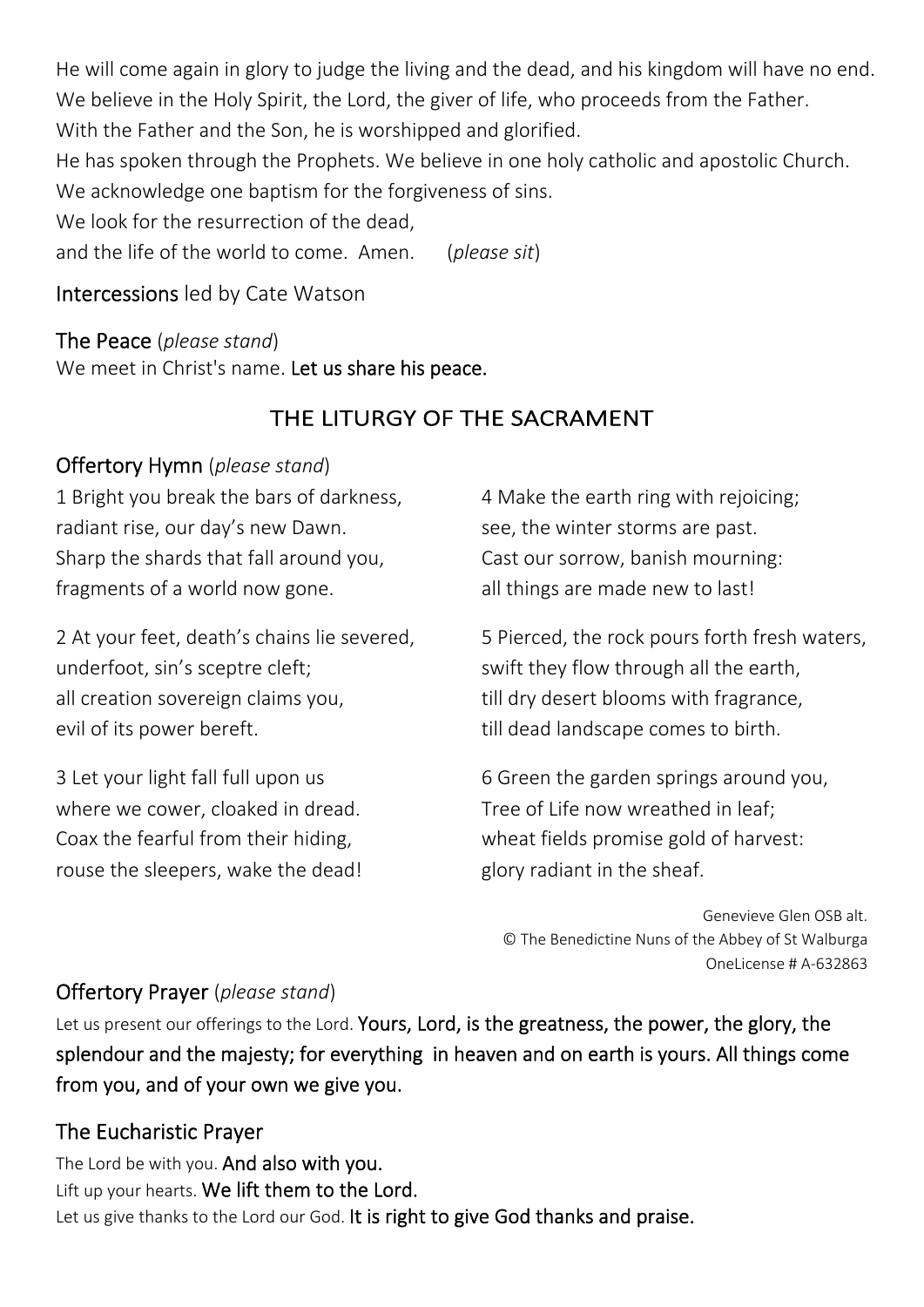Worship and praise belong to you, Author of all being. Your power sustains, your love restores, our broken world. You are unceasingly at work, from chaos bringing order and filling emptiness with life. Christ, raised from the dead, proclaims the dawn of hope. He lives in us that we may walk in light. Your Spirit is fire in us, your breath is power to purge our sin and warm our hearts to love. As children of your redeeming purpose, freed by him who burst from the tomb and opened the gate of life, we offer you our praise, with angels and archangels and the whole company of heaven, singing the hymn of your unending glory:

Holy, holy, holy Lord God of power and might. Heaven and earth are full of your glory. Hosanna in the highest. Blessed is he who comes in the name of the Lord. Hosanna in the highest. (*please sit*)

Praise and thanksgiving be to you, Lord of all, for by the Cross eternal life is ours and death is swallowed up in victory. In the first light of Easter, glory broke from the tomb and changed the women's sorrow into joy. From the Garden the mystery dawned that he whom they had loved and lost is with us now in every place for ever. Making himself known in the breaking of the bread, speaking peace to his fearful disciples, welcoming weary fisherman on the shore, he renewed his promise of his presence and of a new birth in the Spirit, who sets the seal of freedom on your sons and daughters. Before he was given up to suffering and death, recalling the night of Israel's release, the night in which slaves walked free, at supper with his disciples he took bread and offered you thanks. He broke the bread, and gave it to them, saying: "Take, eat. This is my Body: it is broken for you." After supper, he took the cup, he offered you thanks, and gave it to them saying: "Drink this, all of you. This is my Blood of the new covenant; it is poured out for you, and for all, that sins may be forgiven. Do this in remembrance of me."

We now obey your Son's command. We recall his blessed passion and death, his glorious resurrection and ascension; and we look for the coming of his Kingdom. Made one with him, we offer you these gifts and with them ourselves, a single, holy, living sacrifice.

Hear us, most merciful Father, and send your Holy Spirit upon us and upon this bread and this wine, that, overshadowed by his life‐giving power, they may be the Body and Blood of your Son, and we may be kindled with the fire of your love and renewed for the service of your Kingdom.

Help us, who are baptised into the fellowship of Christ's Body to live and work to your praise and glory; may we grow together in unity and love until at last, in your new creation, we enter into our heritage in the company of the Virgin Mary, the apostles, and prophets, and of all our brothers and sisters living and departed.

Through Jesus Christ our Lord, with whom, and in whom, in the unity of the Holy Spirit, all honour and glory be to you, Lord of all ages, world without end. **Amen.**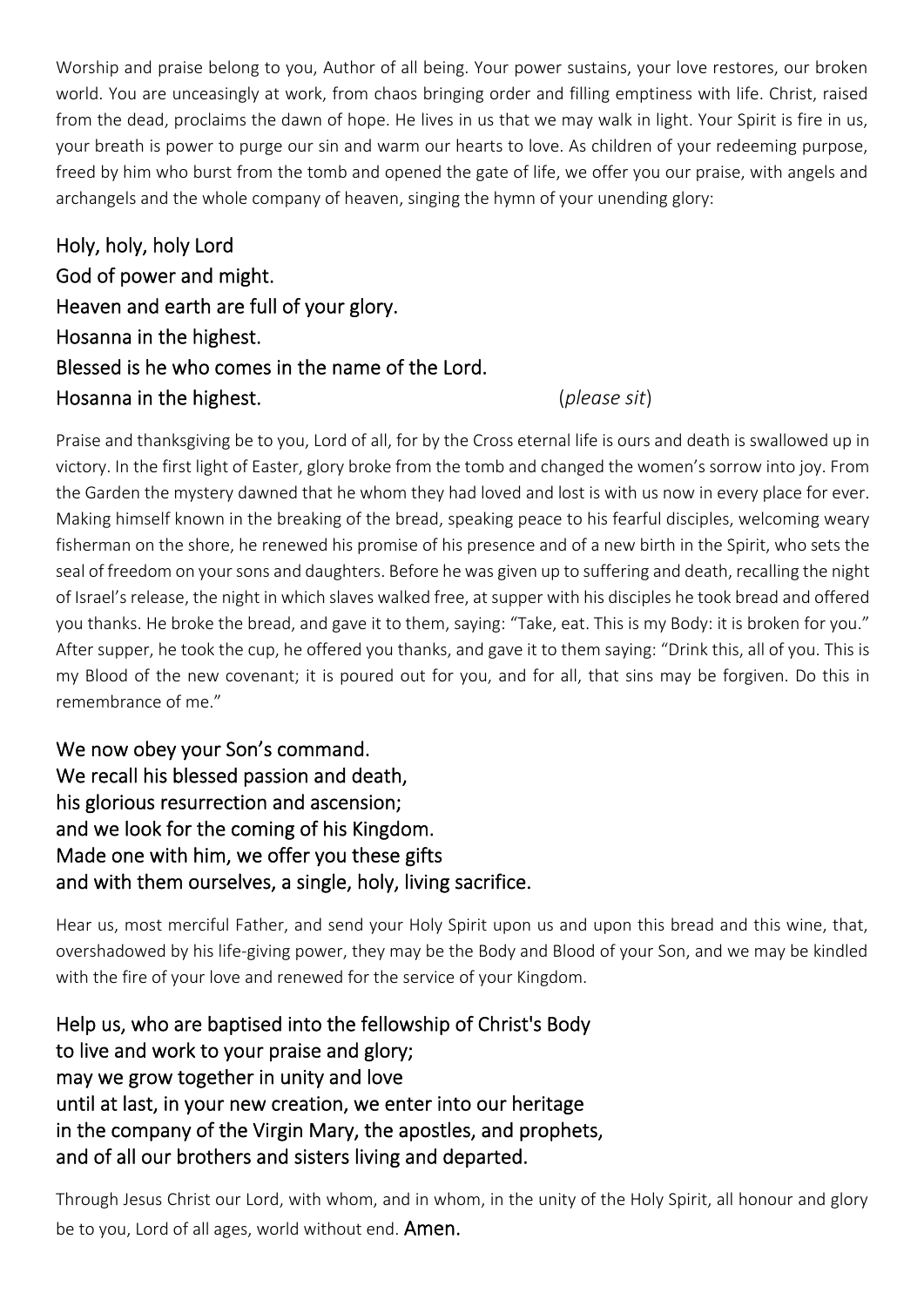## The Breaking of the Bread

The living bread is broken for the life of the world. Lord, unite us in this sign.

#### The Lord's Prayer

Our Father in heaven, hallowed be your name,

your kingdom come, your will be done, on earth as in heaven.

Give us today our daily bread.

Forgive us our sins as we forgive those who sin against us.

Do not bring us to the time of trial but deliver us from evil.

For the kingdom, the power and the glory are yours, now and for ever. Amen.

#### Agnus Dei *see separate music sheet*

Jesus, Lamb of God: have mercy on us. Jesus, bearer of our sins: have mercy on us. Jesus, Redeemer of the world: give us your peace.

Communion Friedrich Wilhelm Zachow: Christ lag in Todesbanden *administered at the bottom of the chancel steps. Please use the hand sanitiser provided before taking off and putting on your face mask before and after receiving communion.*

| 1 O choirs of new Jerusalem                 | 4 Triumphant in his glory now,          |
|---------------------------------------------|-----------------------------------------|
| your sweetest notes employ,                 | to him all power is given;              |
| to tell the paschal victory                 | to him does every creature bow:         |
| in songs of holy joy.                       | Christ reigns on high in heaven.        |
| 2 How Judah's Lion burst his chains         | 5 While joyful thus his praise we sing, |
| and crushed the serpent's head,             | his mercy we implore,                   |
| and brought with him, from death's domains, | into his palace bright to bring         |
| the long-imprisoned dead.                   | and keep us evermore.                   |
| 3 The depths of hell their captive prey     | 6 All glory, Lord, your people give,    |
| release to life once more;                  | to Christ the risen Son,                |
| this ransomed host pursues the way          | that in your Spirit we may live,        |
| where Christ is gone before.                | and praise you, ever one.               |

Robert Campbell alt., from *Chorus novae Ierusalem*, St Fulbert of Chartres (d.1028)

# THANKSGIVING AND SENDING OUT

## Post Communion Prayer

Father of all, we give you thanks and praise that when we were still far off you met us in your Son and brought us home. Dying and living, he declared your love, gave us grace, and opened the gate of glory. May we who share Christ's body live his risen life; we who drink his cup bring life to others; we whom the Spirit lights, give light to the world. Keep us firm in the hope you have set before us, so we and all your children shall be free, and the whole earth live to praise your name; through Christ our Lord. Amen.